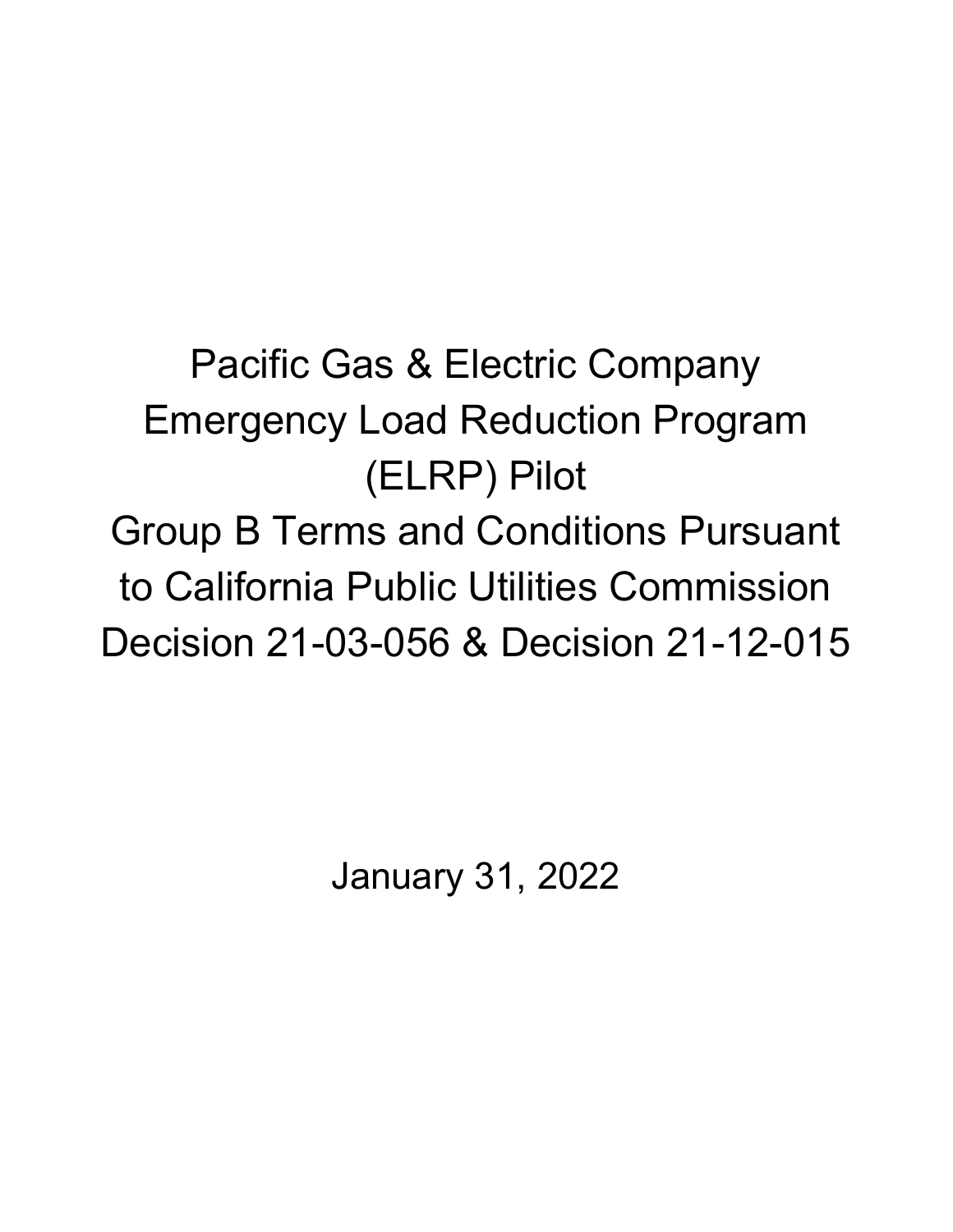# Contents

|              | 1.1   |  |  |
|--------------|-------|--|--|
|              | 1.2   |  |  |
| $\mathbf 1$  |       |  |  |
|              | 1.1   |  |  |
|              | 1.1.1 |  |  |
|              | 1.1.2 |  |  |
| $\mathbf{2}$ |       |  |  |
|              | 2.1   |  |  |
|              | 2.2   |  |  |
|              | 2.3   |  |  |
|              | 2.4   |  |  |
| $\mathbf{3}$ |       |  |  |
|              | 3.1   |  |  |
|              | 3.2   |  |  |
|              | 3.2.1 |  |  |
|              | 3.2.2 |  |  |
|              | 3.2.3 |  |  |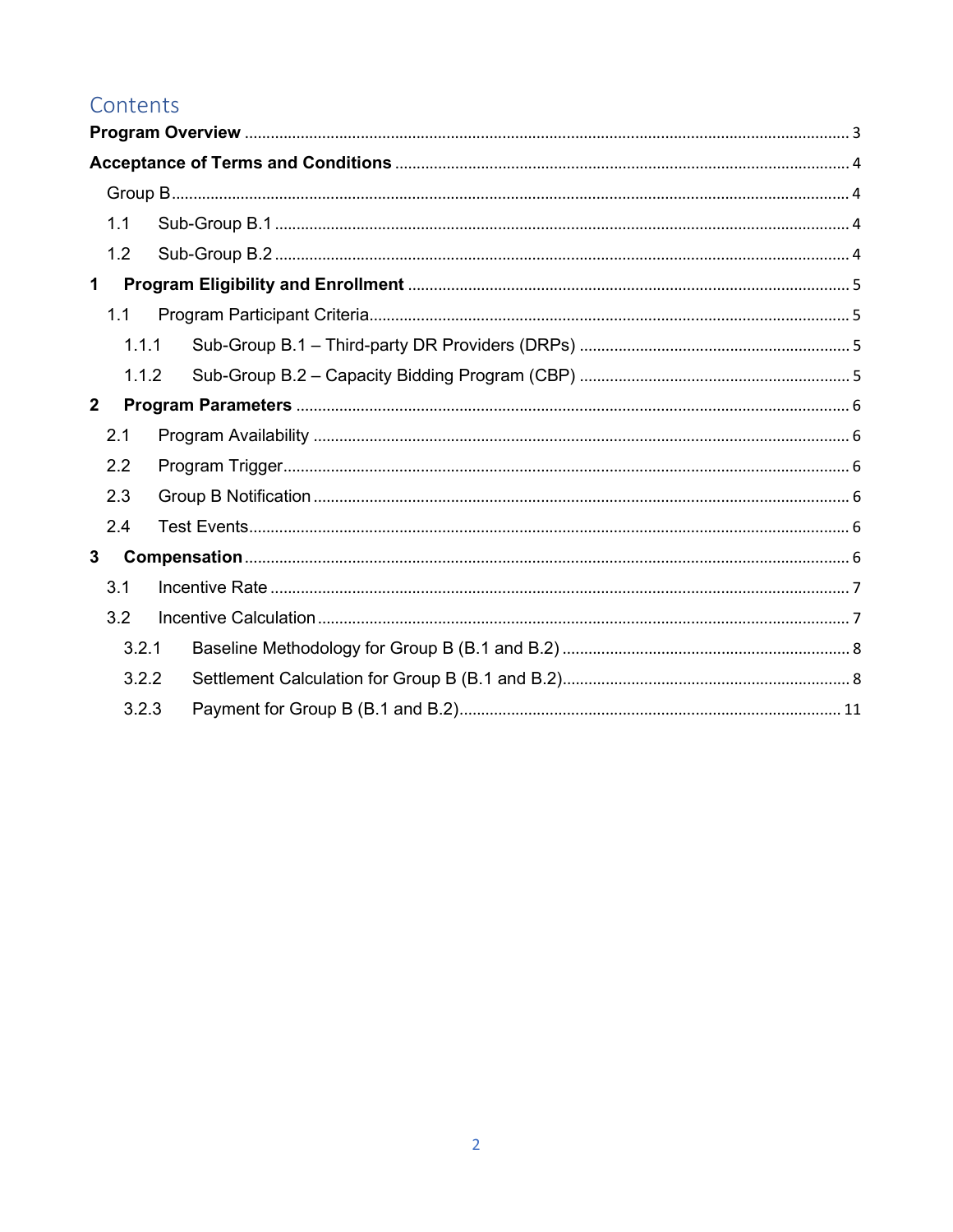## Program Overview

On March 26, 2021, the California Public Utilities Commission (CPUC or Commission) issued Decision (D.) 21-03-056 which approved the Emergency Load Reduction Program (ELRP) pilot, a demand response (DR) resource that is not bid or integrated into the CAISO market. The Commission subsequently issued D. 21-11-015 making modifications to the ELRP.

These are the Terms and Conditions of the ELRP pilot for potential participants and other interested parties and can change in whole or in part subject to CPUC approval. The ELRP will be administered by Pacific Gas and Electric Company (PG&E), Southern California Edison Company (SCE), and San Diego Gas & Electric Company (SDG&E) for their respective service territories. Any changes made to the ELRP Terms and Conditions will be published in revisions to this document and/or posted to PG&E's website and/or its ELRP Program Administrator's website. Other documents supporting the ELRP will be made available and updated from time to time at PG&E's website and/or its ELRP Program Administrator's website. PG&E has engaged Olivine, Inc., using the ClimateResponse<sup>™</sup> Technology Suite to be the Program Administer for the ELRP at this time. Information on ELRP is available at: https://elrp.olivineinc.com/

The ELRP pilot provides financial incentives to eligible participants that provide demand load reductions, or demand response, during times of potential or actual stress on the California Independent System Operator (CAISO) transmission system. The ELRP will be available starting May 1, 2021 and will end by October 31, 2025.

The ELRP does not provide capacity or enrollment incentives; rather, incentives are a payfor-performance energy payment for a customer's verified incremental load reduction. The ELRP load reduction capacity is not eligible for Resource Adequacy (RA), nor in the California Energy Commission (CEC) peak forecast framework. ELRP does not have any California Independent System Operator (CAISO) market obligations.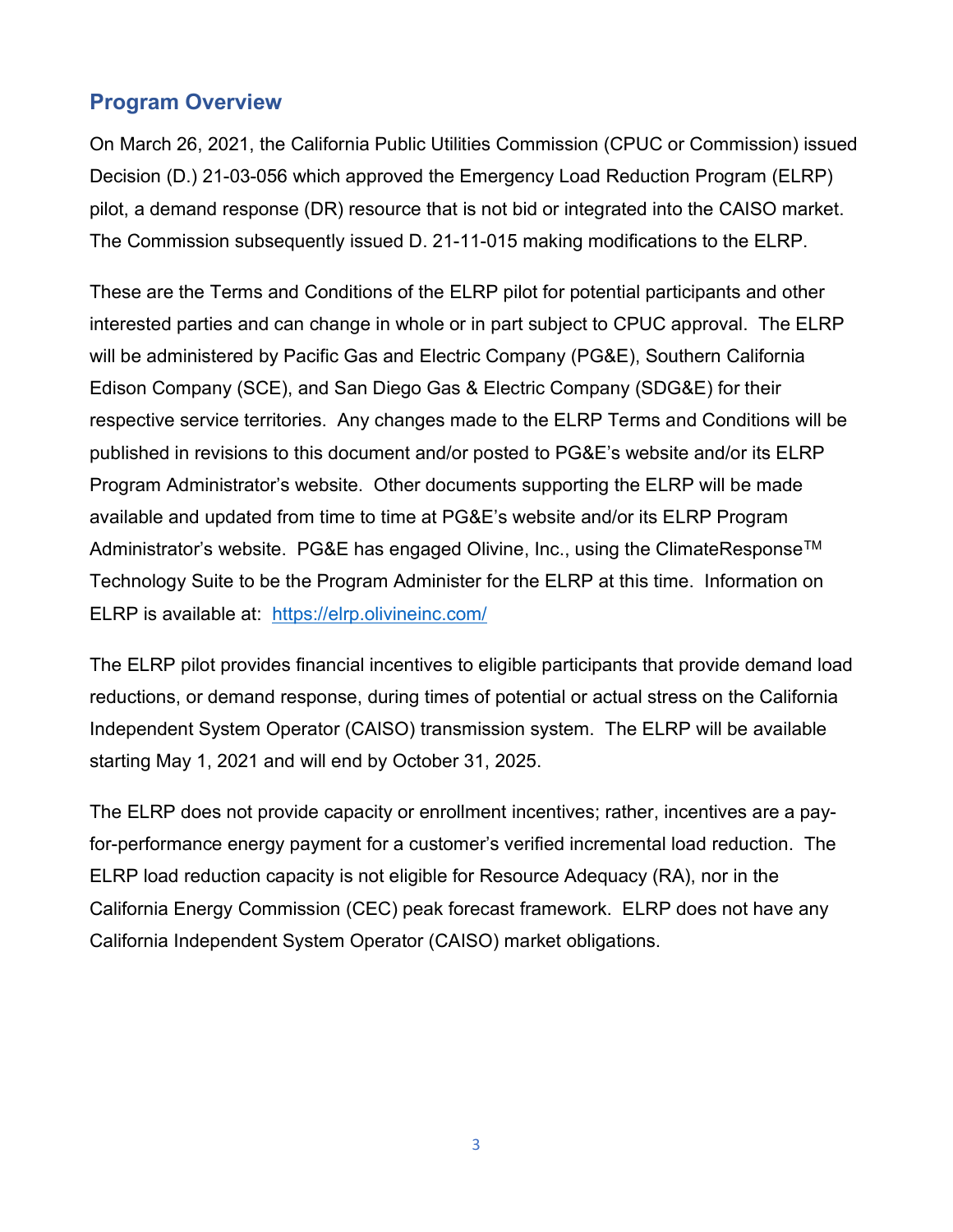# Acceptance of Terms and Conditions

All third-party entities are requested to affirm intent to participate in ELRP and to accept the Terms and Conditions for ELRP participation.

#### Group B

ELRP eligible participants are divided into two sub-groups under Group B with both subgroups comprised of market integrated Proxy Demand Response resources as shown.

- Sub-Group B.1 Third-party DR Provider (DRP)
- Sub-Group B.2 Capacity Bidding Program (CBP)

#### 1.1 Sub-Group B.1

Third-party DR Providers involved with Sub-Group B.1 are requested to affirm intent to participate in ELRP, including acceptance of Terms and Conditions and any agreements that may be developed to support third-party DRP participation in ELRP by April 15 of the program year, if they are interested in receiving courtesy ELRP notifications. Otherwise, Third-party DR Providers must accept Terms and Conditions and any agreements that are developed by the time they submit their invoices for processing by PG&E.

### 1.2 Sub-Group B.2

Capacity Bidding Program (CBP) Aggregators involved with Sub-Group B.2 are requested to accept the Terms and Conditions and any Agreements that may be developed to support CBP enrollment in ELRP.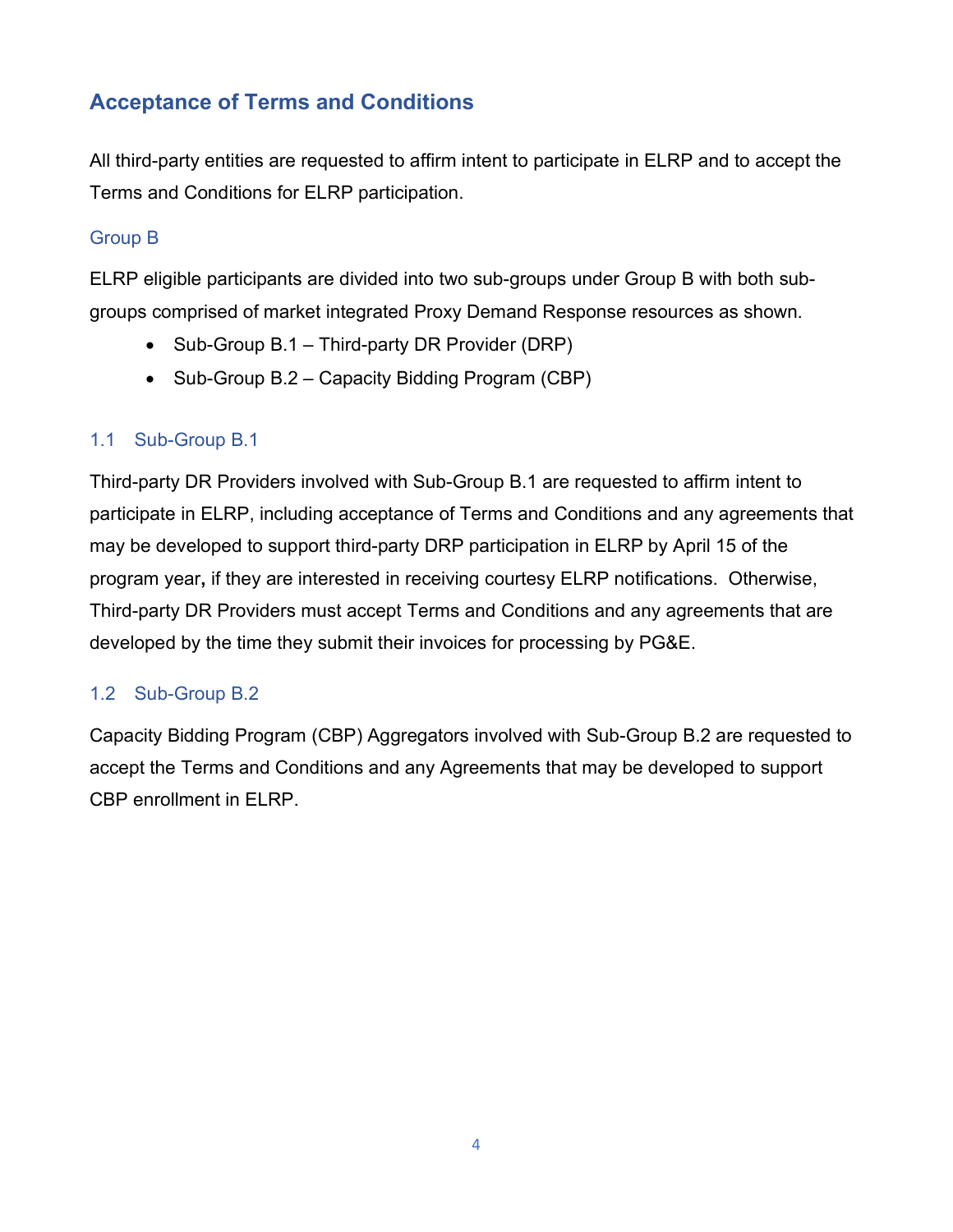## 1 Program Eligibility and Enrollment

#### 1.1 Program Participant Criteria

All customers must be located in PG&E's service territory and must have a PG&E approved interval meter or SmartMeter<sup>TM</sup> meter that can measure energy consumption at least hourly, and if applicable, can measure exported energy. $^\mathrm{1}$ 

#### 1.1.1 Sub-Group B.1 – Third-party DR Providers (DRPs)

A third-party DRP with a market-integrated PDRs resource is eligible to participate in ELRP.

#### 1.1.1.1 Application Process for Sub-Group B.1

Sub-Group B.1 applicants can enroll into the ELRP by contacting the Program Administrator, Olivine at https://elrp.olivineinc.com/contact-us/.

The third-party DRP must provide information about their customer's back-up generation (BUG), including: (1) location (address), (2) type of fuel used (e.g., diesel, natural gas, battery, etc.), (3) the nameplate capacity of the generator, (4) the notice time for the generator, and (5) the ramp time for the generator that may be used during an ELRP event at time of invoicing.

#### 1.1.2 Sub-Group B.2 – Capacity Bidding Program (CBP)

A third-party CBP Aggregator with a market-integrated PDR resource is eligible to participate in ELRP. An account is only eligible to participate in ELRP if the service account has been nominated and bid during the ELRP operating month.

#### 1.1.2.1 Application Process

Sub-Group B.2 applicants can enroll into the ELRP by contacting the Program Administrator, Olivine at https://elrp.olivineinc.com/contact-us/.

At the time of enrollment, or at designated times during the ELRP pilot, the third-party DRP must provide information about their customer's back-up generation (BUG), including: (1) location (address), (2) type of fuel used (e.g., diesel, natural gas, battery, etc.), (3) the nameplate capacity of the generator, (4) the notice time for the generator, and (5) the ramp time for the generator that may be used during an ELRP event.

 $1$  PG&E is not required to install an interval meter and communication equipment or SmartMeter<sup>TM</sup> to provide remote read capability if the installation is impractical or not economically feasible.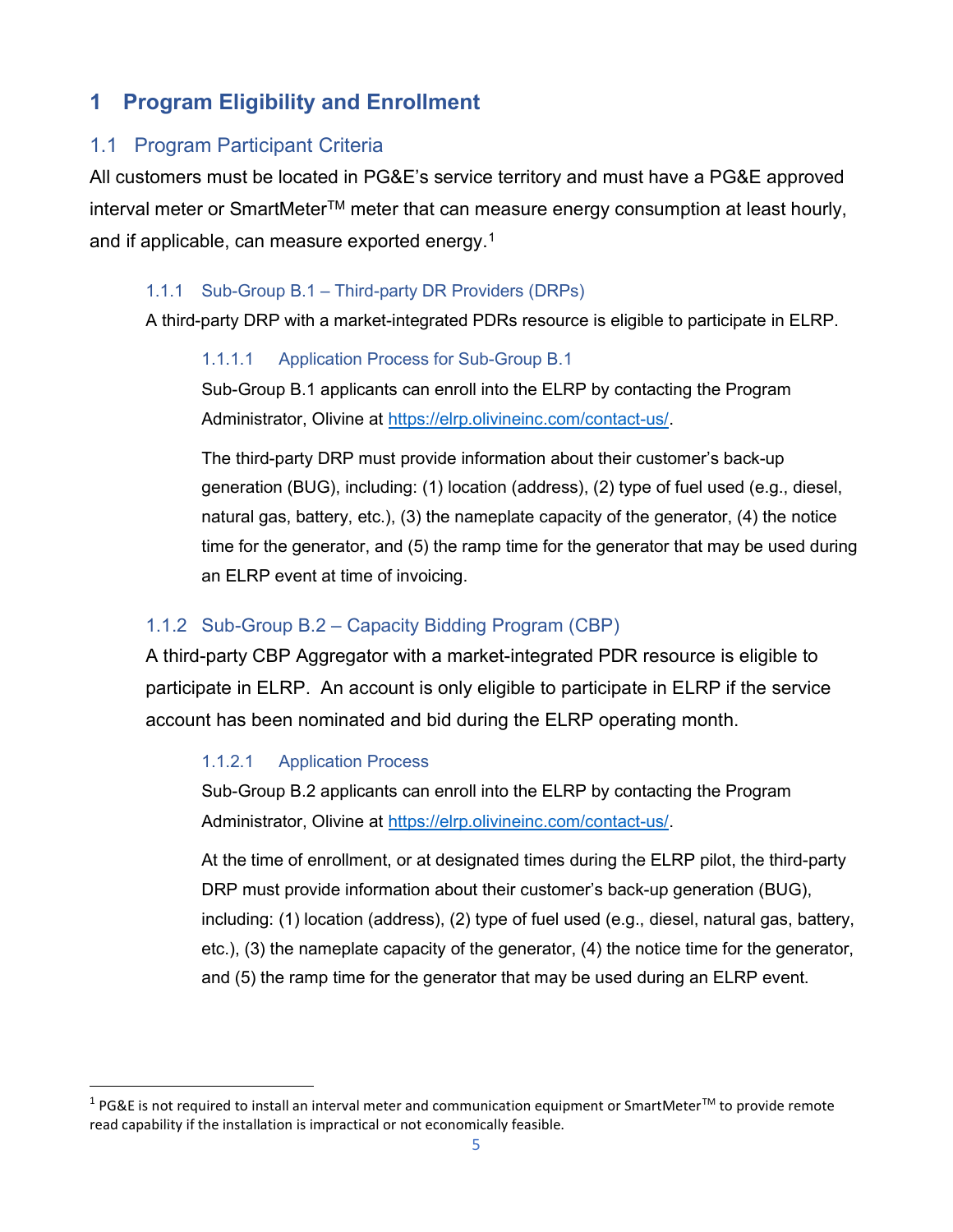# 2 Program Parameters

#### 2.1 Program Availability

The ELRP has the following program parameters for all participants:

- Program Availability:
	- o May October
	- $\circ$  Seven (7) days per week
	- $\circ$  4 p.m. to 9 p.m. (Pacific Time Zone)
- Event Duration:
	- o 1-hour minimum; 5-hour maximum
- Annual Dispatch Limit:
	- o Up to 60 hours
- Consecutive Day Dispatches
	- o No constraints (limits)

## 2.2 Program Trigger

The ELRP shall be activated after the CAISO issues or declares an "Alert, Warning, Emergency (AWE)". The AWE process is defined by CAISO Operating Procedure 4420. Group B participants utilize Day-Ahead (DA) Alert and Day-Of (DO) triggers for ELRP.

In the future, when the CAISO completes the transition from the current AWE process to the North American Electric Reliability Corporation (NERC) Energy Emergency Alert (EEA) standards, then the AWE declarations shall be replaced with the equivalent NERC EEA level notice.

### 2.3 Group B Notification

An ELRP event for Group B participants is activated after the CAISO issues or declares a day-ahead (DA) Alert or day-of (DO) trigger. The start time and duration are specified in the CAISO Alert notice and is limited to the parameters set forth in Section 2.1 "Program Availability" above. Parties that have affirmed their intent to participate, including acceptance of Terms and Conditions and any agreements would be eligible to receive courtesy ELRP notifications from the Program Administrator (Olivine).

### 2.4 Test Events

Group B is not subject to ELRP Test Events.

## 3 Compensation

Participation during an ELRP event is entirely voluntary, and no financial penalties will result from not achieving load reduction during the event.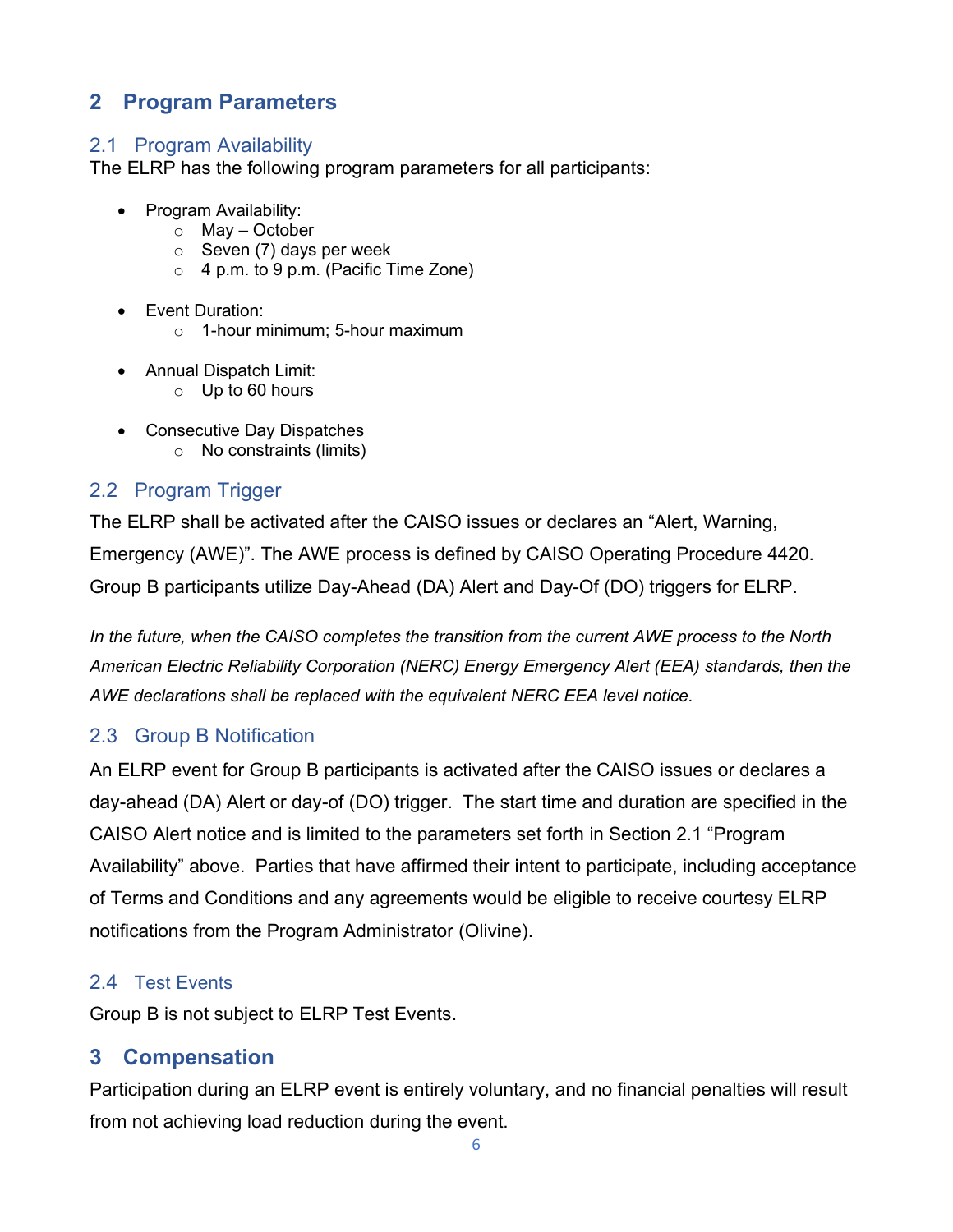Incremental load reduction (ILR) is defined as the load reduction achieved during an ELRP event incremental or relative to the non-event applicable baseline and/or any other existing commitment. Only ILR is eligible for compensation under ELRP.

Any load reduction technology may be used during an ELRP event to achieve ILR. BUGs or Prohibited Resources, except those located in a Disadvantaged Community<sup>2</sup>, may be used when permitted by a Governor's Executive Order and in compliance with Rule 21 and other applicable regulations and permits during an ELRP event to achieve ILR, including during the overlapping period with an independently triggered event in a dual-enrolled DR program, but only for achieving load reduction incremental to any other existing commitment (e.g., under a dual-enrolled DR program).

If applicable, PG&E may withhold a Participant's ELRP incentives until data or information about the customers' back-up or onsite generation resources (e.g. Prohibited Resources) is provided. Participants are required to provide information about the location, type of fuel used, the nameplate capacity of the generator, the notice time for the generator, and the ramp time for the generator that may be used during ELRP events.

#### 3.1 Incentive Rate

The ELRP Compensation Rate (ECR) is \$2 per kilowatt-hour (\$2/kWh).

## 3.2 Incentive Calculation

Compensation for load reduction delivered during an ELRP event is determined by calculating the product of ILR and ECR. The ILR is determined using the prescribed baseline per section 3.2.1 and the settlement methodology per section 3.2.2 for Group B (B.1 and B.2). Payments associated with Group B varies between B.1 and B.2 as described in section 3.2.3.

<sup>&</sup>lt;sup>2</sup> Pursuant to Section 39711 of the Health and Safety Code, Disadvantaged Communities are defined as (1) Areas disproportionately affected by environmental pollution and other hazards that can lead to negative public health effects, exposure, or environmental degradation and (2) Areas with concentrations of people that are of low income, high unemployment, low levels of homeownership, high rent burden, sensitive populations, or low levels of educational attainment. See also Health and Safety Code Section 116426.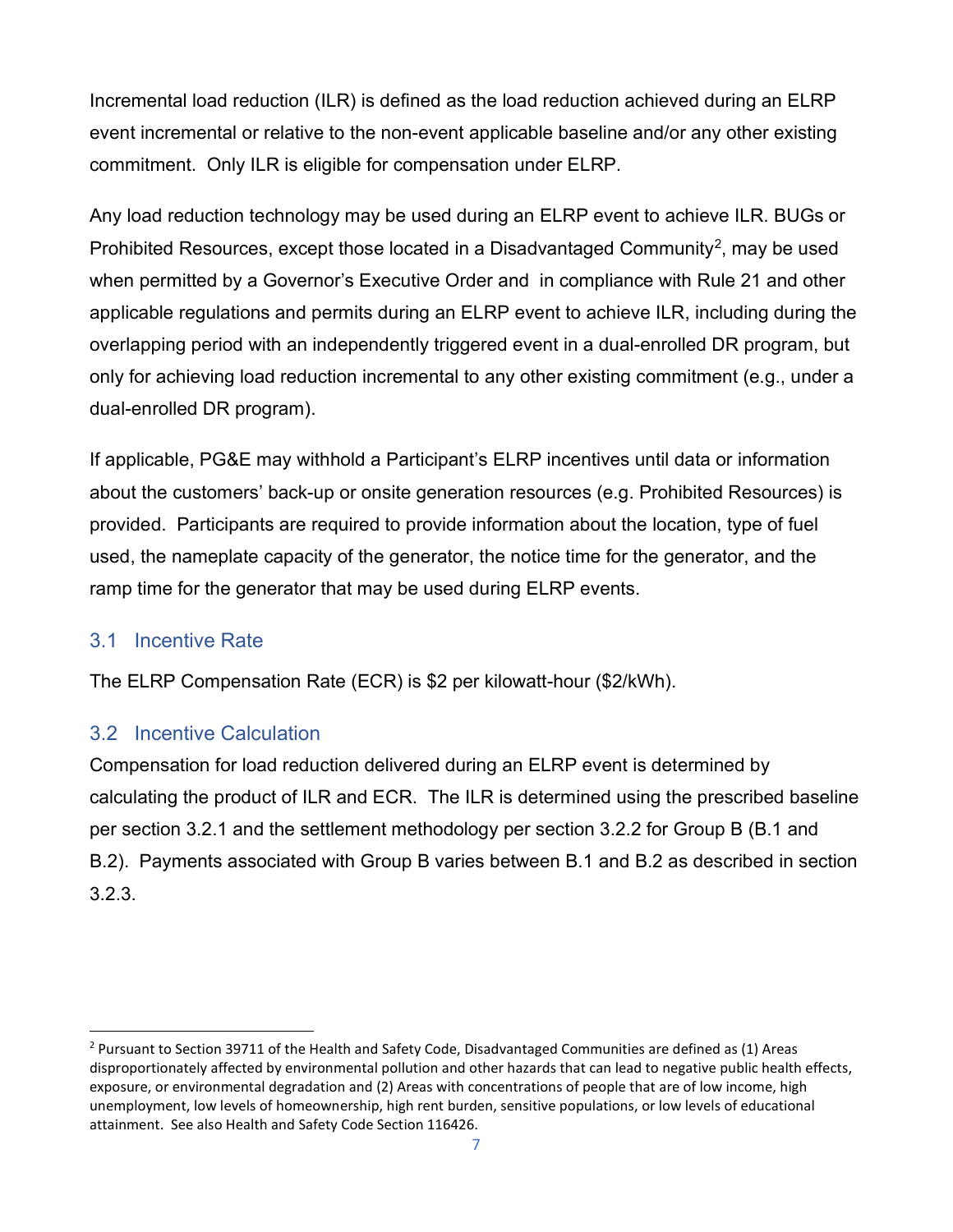## 3.2.1 Baseline Methodology for Group B (B.1 and B.2)

To construct the ELRP baseline for measuring a Group B PDR's ILR contribution during an ELRP event, the applicable CAISO baseline will be modified to account for the following steps:

- 1) Count net exports to the distribution grid by customer locations within the PDR aggregation that comply with Rule 21 and other applicable permits;
- 2) Exclude prior days with other ELRP events when selecting the set of "nonevent, but similar" days when calculating the baseline;
- 3) Exclude applicable preceding hours with either CAISO market awards or another ELRP event on the day of the ELRP event when calculating the sameday adjustment (SDA) to the calculated baseline in step 2, and
- 4) Allow the SDA in step 3 to be no greater than 100%.

### 3.2.2 Settlement Calculation for Group B (B.1 and B.2)

For participation in ELRP under Group B, a DRP must construct a PDR Portfolio consisting of only 1) PDRs with RA assignment or PDRs without RA assignment (but not both) and 2) PDRs limited to PG&E's service territory.

The CAISO settled aggregated load during an ELRP event is modified to count net energy exported to the distribution grid by any customer location within the PDR aggregation, subject to each customer's net exporting limit under its Rule 21 interconnection agreement and adherence to each customer's Net Energy Metering tariff, as applicable.

Following an ELRP event, the DRP's scheduling coordinator (SC) is responsible for determining the following:

- 1) ELRP Event Performance (total load reduction during the ELRP event) of each PDR in the DRP's PDR Portfolio by applying the applicable ELRP modified baseline to the PDR's modified aggregated load settled during the ELRP event.
- 2) ILR of each PDR by subtracting the CAISO scheduled award quantities, inclusive of day-ahead market (DAM) and real-time market (RTM), from the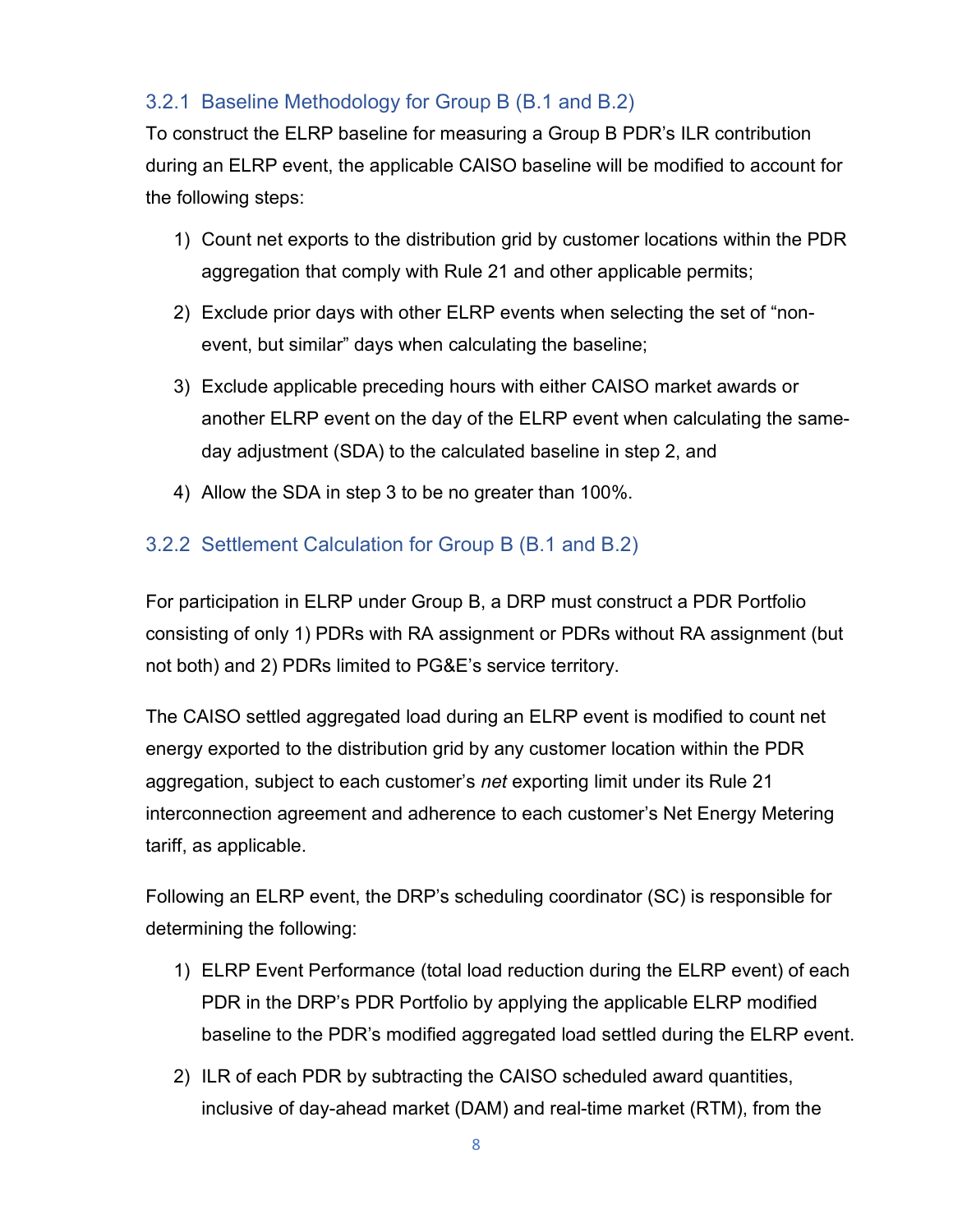PDR's ELRP Event Performance. If the total market award for the PDR during the ELRP event is zero, then ILR of the PDR equals the ELRP Event Performance.

- 3) The ELRP Event Compensation due for each PDR by adding all intervalspecific ELRP Compensations across all applicable intervals of the ELRP event, subject to the following:
	- a) The interval-specific ELRP Compensation in each applicable interval of the ELRP event is obtained by subtracting 1) any CAISO market payments for any portion of the load reduction counted in the intervalspecific ILR and 2) the interval-specific CAISO Opportunistic Revenue (COR), defined below, from 3) the interval-specific Product of the ECR and the interval-specific ILR (see illustration below).

If the interval-specific ILR is negative, then the interval-specific ELRP Compensation is set to zero in that interval.

If the interval-specific COR is greater than the interval-specific Product, then the interval-specific ELRP Compensation is set to zero in that interval.

- b) The interval-specific COR is the product of the interval-specific Market Eligible Capacity (MEC), defined below based on the interval-specific CAISO Market Event Performance (MEP) determined under applicable CAISO market baseline, and the interval-specific CAISO Clearing Price Delta (CCPD), defined below.
	- i. MEC:
		- 1. If the total CAISO scheduled award quantity in an interval is non-zero and the interval-specific MEP is less than or equal to the total CAISO scheduled award quantity in the interval, then the interval-specific MEC is set to zero.
		- 2. If the total CAISO scheduled award quantity in an interval is non-zero and if the interval-specific MEP is greater than the total CAISO scheduled award quantity in the interval and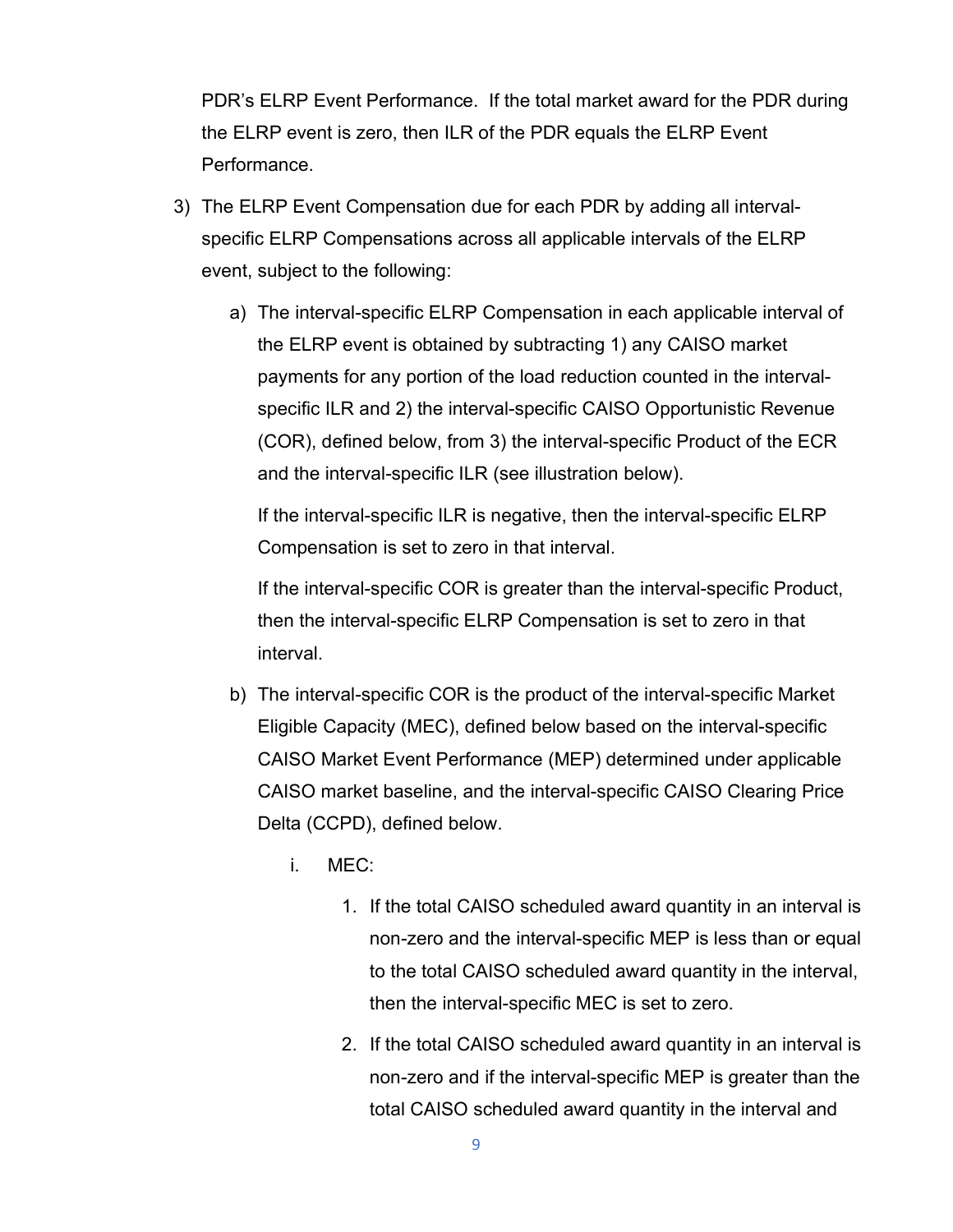less than or equal to the Qualifying Capacity (QC) $^3$  of the PDR in that interval, then the interval-specific MEC is equal to the interval-specific MEP minus the interval-specific total CAISO scheduled award quantity.

3. If the total CAISO scheduled award quantity in an interval is non-zero and if the interval-specific MEP is greater than the Qualifying Capacity (QC) $4$  of the PDR in that interval, then the interval-specific MEC is equal to the interval-specific QC of the PDR minus the interval-specific total CAISO scheduled award quantity.

If the total CAISO scheduled award quantity in an interval is zero, then the interval-specific MEP in the above cases is set to the interval-specific ILR.

If the PDR has no assigned QC in the above cases, then the QC is replaced by the PDR's "PMin" parameter on record in the CAISO Master File applicable to the interval. The MEC shall have a floor value of zero. Additionally, if the PMin value is less than the total CAISO scheduled award quantity in an interval, then the interval-specific MEC is set to zero.

ii. CCPD:

For a PDR participating in the DAM only (that is, "long-start" PDR), the interval-specific CCPD is the DAM clearing price in that interval.

For a PDR participating in the RTM, the interval-specific CCPD is equal to the higher of the DAM or RTM clearing price in that interval minus the lower of the DAM or RTM clearing price in that interval.

<sup>&</sup>lt;sup>3</sup> The QC value is defined as the Supply Plan quantity.

<sup>4</sup> Ibid.